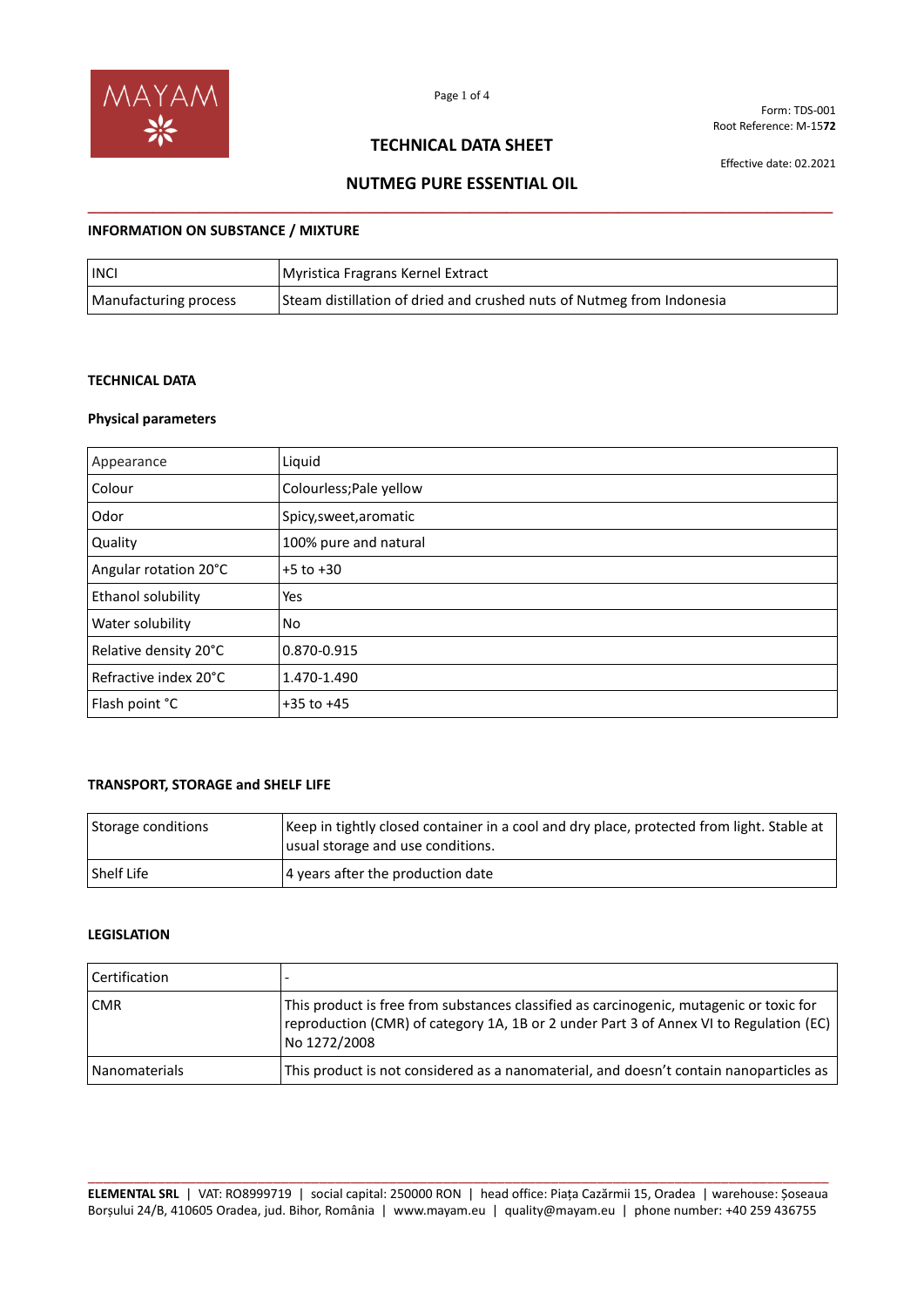

Form: TDS-001 Root Reference: M-15**72**

## **TECHNICAL DATA SHEET**

Effective date: 02.2021

# **NUTMEG PURE ESSENTIAL OIL \_\_\_\_\_\_\_\_\_\_\_\_\_\_\_\_\_\_\_\_\_\_\_\_\_\_\_\_\_\_\_\_\_\_\_\_\_\_\_\_\_\_\_\_\_\_\_\_\_\_\_\_\_\_\_\_\_\_\_\_\_\_\_\_\_\_\_\_\_\_\_\_\_\_\_\_\_\_\_\_**

|                | defined by the European commission and as described in EU n°1223/2009 and 2012-<br>232 (ANSES).                             |
|----------------|-----------------------------------------------------------------------------------------------------------------------------|
| Animal testing | This product has not been tested on animals.                                                                                |
| <b>GMO</b>     | Manufactured neither from nor by GMOs as those terms are used in Articles 2 and 9 of<br>Council Regulation (EC) N°834/2007. |
| <b>EINECS</b>  | 282-013-3                                                                                                                   |
| CAS            | 8008-45-5                                                                                                                   |

### **Labeling**

| AH1              | Aspiration hazard 1                                                                                                                                                                                                                |
|------------------|------------------------------------------------------------------------------------------------------------------------------------------------------------------------------------------------------------------------------------|
| ATO4             | Acute toxicity oral 4                                                                                                                                                                                                              |
| CAR1B            | Carcinogenicity 1B                                                                                                                                                                                                                 |
| EDI <sub>2</sub> | Serious eye damage / eye irritation 2                                                                                                                                                                                              |
| EHA1             | Hazardous to the aquatic environment, acute hazard 1                                                                                                                                                                               |
| EHC1             | Hazardous to the aquatic environment, long-trem hazard 1                                                                                                                                                                           |
| FL <sub>3</sub>  | Flammable Liquids 3                                                                                                                                                                                                                |
| MUT <sub>2</sub> | Germ cell mutagenicity 2                                                                                                                                                                                                           |
| REP <sub>2</sub> | Reproductive toxicity 2                                                                                                                                                                                                            |
| SCI <sub>2</sub> | Skin corrosion / irritation 2                                                                                                                                                                                                      |
| SS1              | Sensitisation skin 1                                                                                                                                                                                                               |
| H226             | Flammable liquid and vapour.                                                                                                                                                                                                       |
| H302             | Harmful if swallowed                                                                                                                                                                                                               |
| H304             | May be fatal if swallowed and enters airways                                                                                                                                                                                       |
| H315             | Causes skin irritation                                                                                                                                                                                                             |
| H317             | May cause an allergic skin reaction.                                                                                                                                                                                               |
| H319             | Causes serious eye irritation                                                                                                                                                                                                      |
| H341             | Suspected of causing genetic defects <state conclusively="" exposure="" if="" is="" it="" no<br="" of="" proven="" route="" that="">other routes of exposure cause the hazard&gt;</state>                                          |
| H350             | May cause cancer <state conclusively="" exposure="" if="" is="" it="" no="" of="" of<br="" other="" proven="" route="" routes="" that="">exposure cause the hazard&gt;.</state>                                                    |
| H361             | Suspected of damaging fertility or the unborn child <state effect="" if="" known="" specific=""> <state route<br="">of exposure if it is conclusively proven that no other routes of exposure cause the hazard&gt;</state></state> |
| H400             | Very toxic to aquatic life.                                                                                                                                                                                                        |

\_\_\_\_\_\_\_\_\_\_\_\_\_\_\_\_\_\_\_\_\_\_\_\_\_\_\_\_\_\_\_\_\_\_\_\_\_\_\_\_\_\_\_\_\_\_\_\_\_\_\_\_\_\_\_\_\_\_\_\_\_\_\_\_\_\_\_\_\_\_\_\_\_\_\_\_\_\_\_\_\_\_\_\_\_\_\_\_\_\_\_\_\_\_\_\_ **ELEMENTAL SRL** | VAT: RO8999719 | social capital: 250000 RON | head office: Piața Cazărmii 15, Oradea | warehouse: Șoseaua Borșului 24/B, 410605 Oradea, jud. Bihor, România | www.mayam.eu | quality@mayam.eu | phone number: +40 259 436755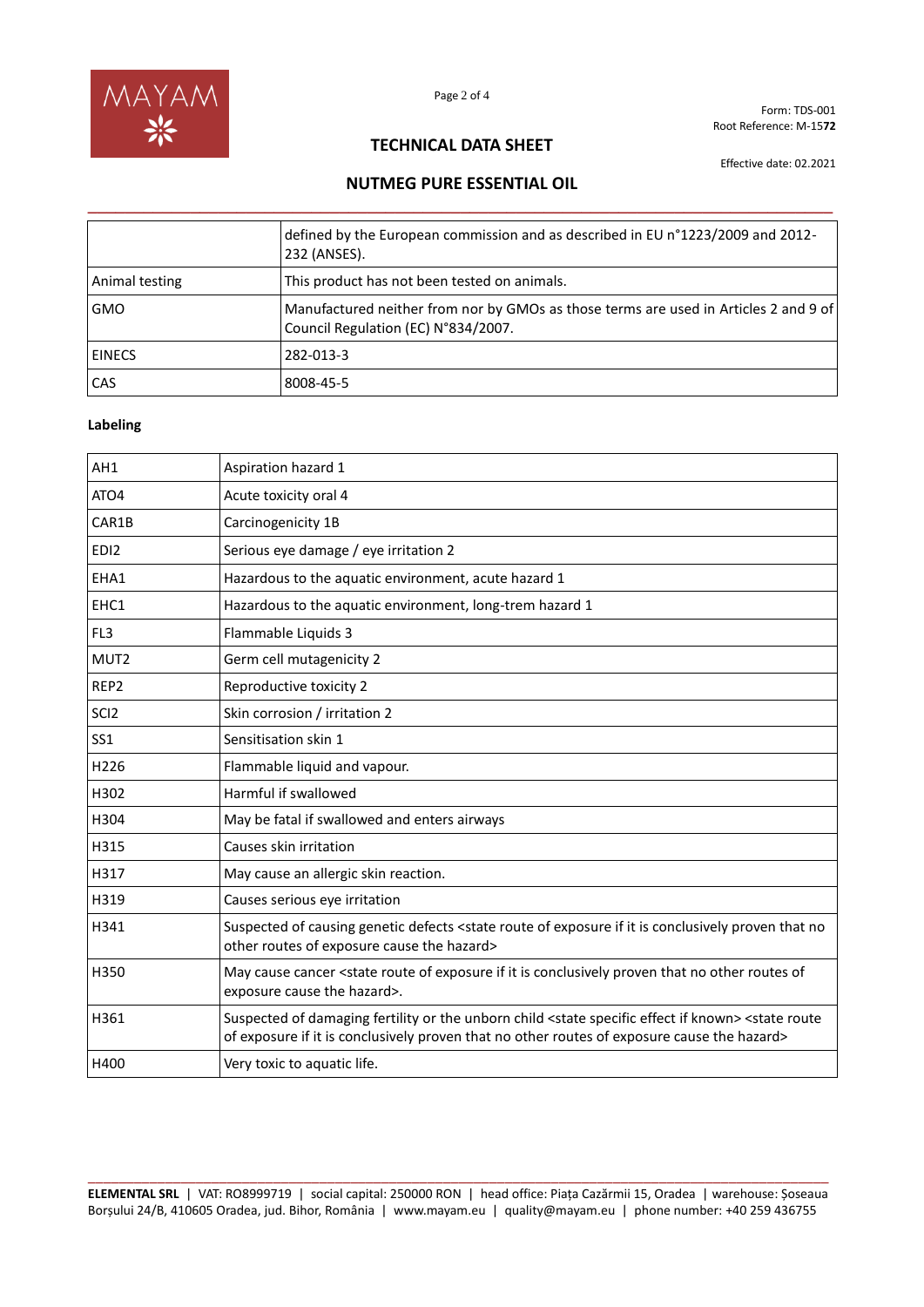

Form: TDS-001 Root Reference: M-15**72**

## **TECHNICAL DATA SHEET**

**NUTMEG PURE ESSENTIAL OIL**

Effective date: 02.2021

| H410 | Very toxic to aquatic life with long lasting effects.                                          |
|------|------------------------------------------------------------------------------------------------|
| P201 | Obtain special instructions before use                                                         |
| P202 | Do not handle until all safety precautions have been read and understood                       |
| P210 | Keep away from heat, hot surfaces, sparks, open flames and other ignition sources. No smoking. |
| P233 | Keep container tightly closed.                                                                 |

P241 Use explosion-proof electrical/ventilating/lighting/…/equipment.

#### **DISCLAIMER**

P242 **Use non-sparking tools.** 

All warranty claims in respect to the conformity of our product are subject to our General Terms and Conditions of Sale and Delivery. The data listed above reflects the results of the manufacturer or our supplier quality tests. We do not hereby make any express or implied warranty, whether for specific properties or for fitness for any particular application or purpose. All values are valid for the product when dispatched from the works. We recommend you perform your own quality and or identification checks on receipt.

Computer edited certificate – valid without a signature